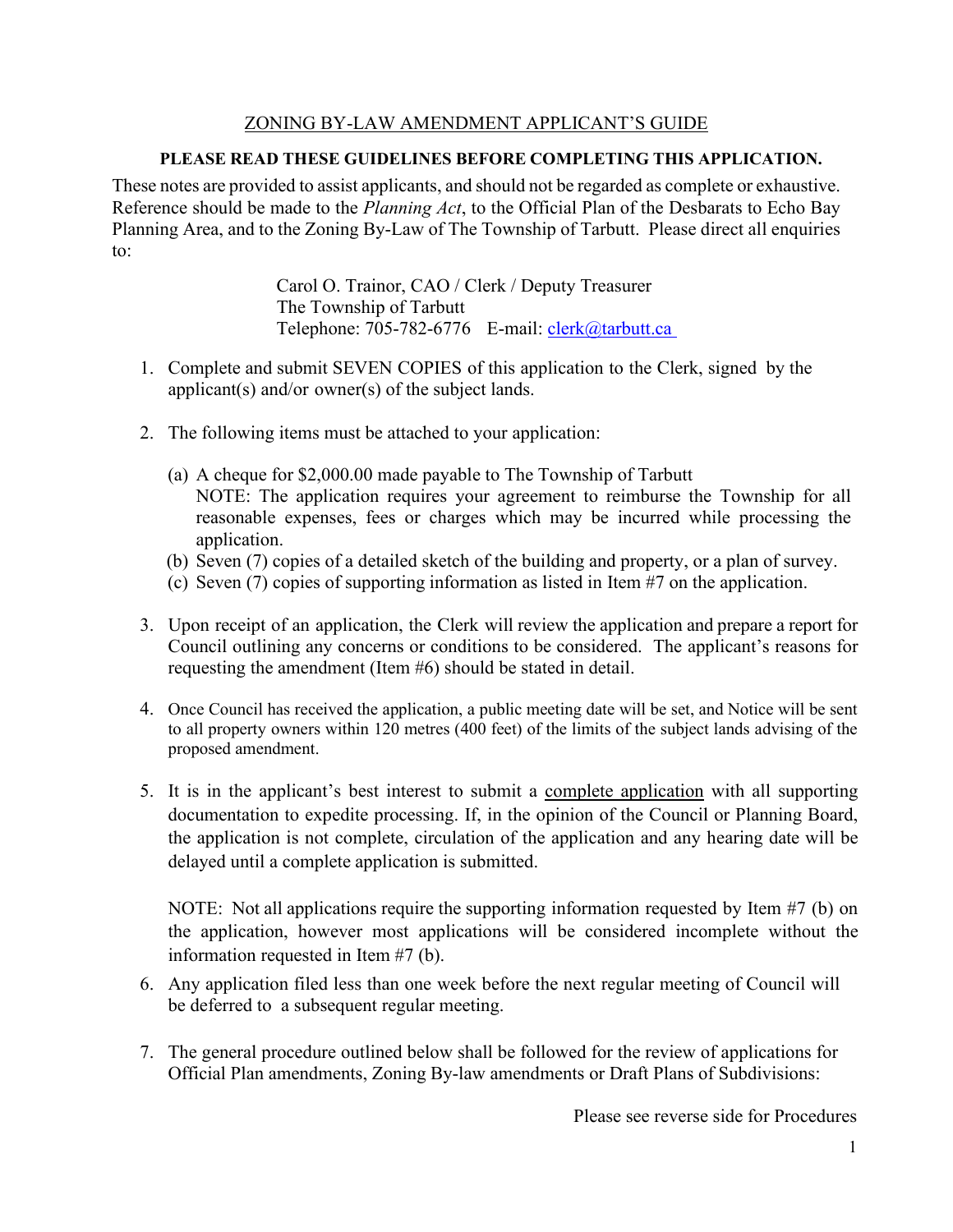# GENERAL PROCEDURES FOR A ZONING AMENDMENT

- 1) The Clerk, or designate, shall be responsible for all initialcontacts between the municipality and an applicant/owner or agent.
- 2) The Clerk or designate shall meet with the applicant to discuss the application.
- 3) Council shall consider the complete application and make a decision to:
	- Reject
	- Defer to a later date
	- Refer to specific agency(ies) or persons
	- Approve in principle subject to technical review
	- Other
- 4) In the event that Council agrees with the request, in principle, and the applicant wishes to proceed, the Owner shall enter into an agreement with the municipality to guarantee payment of fees and expenses resulting from the review of the application and preparation of any documents directly related to the application.
- 5) Copies of the application and supporting documents will be provided to various agencies and Ministries in accordance with O. Reg 545/06, Public Notice requirements for Zoning By-laws. Same agencies will be provided with a Notice of Decision upon completion of the appeal period.
- 6) Upon the signing of the agreement, Council shall employ the services of its Solicitor, Road Superintendent, Building Inspector, Clerk, Algoma Public Health Environmental Services Department, or one or more of them, to review the application, advise Council and prepare any necessary documents.
- 7) Council shall proceed with the application only when the findings of the review are available.
- 8) Following the Public Meeting and a decision by Council to approve or not to approve the request, a 20 day appeal period will be implemented during which any person, including the owner or applicant, may appeal the decision of Council to the Ontario Land Tribunal.

I, 1. **I** being the owner/applicant of the subject lands, agree and acknowledge that I have read and understand the terms and conditions of this application, and the process set out therein. I agree that the information contained on these forms will become public information for the purposes of processing this application.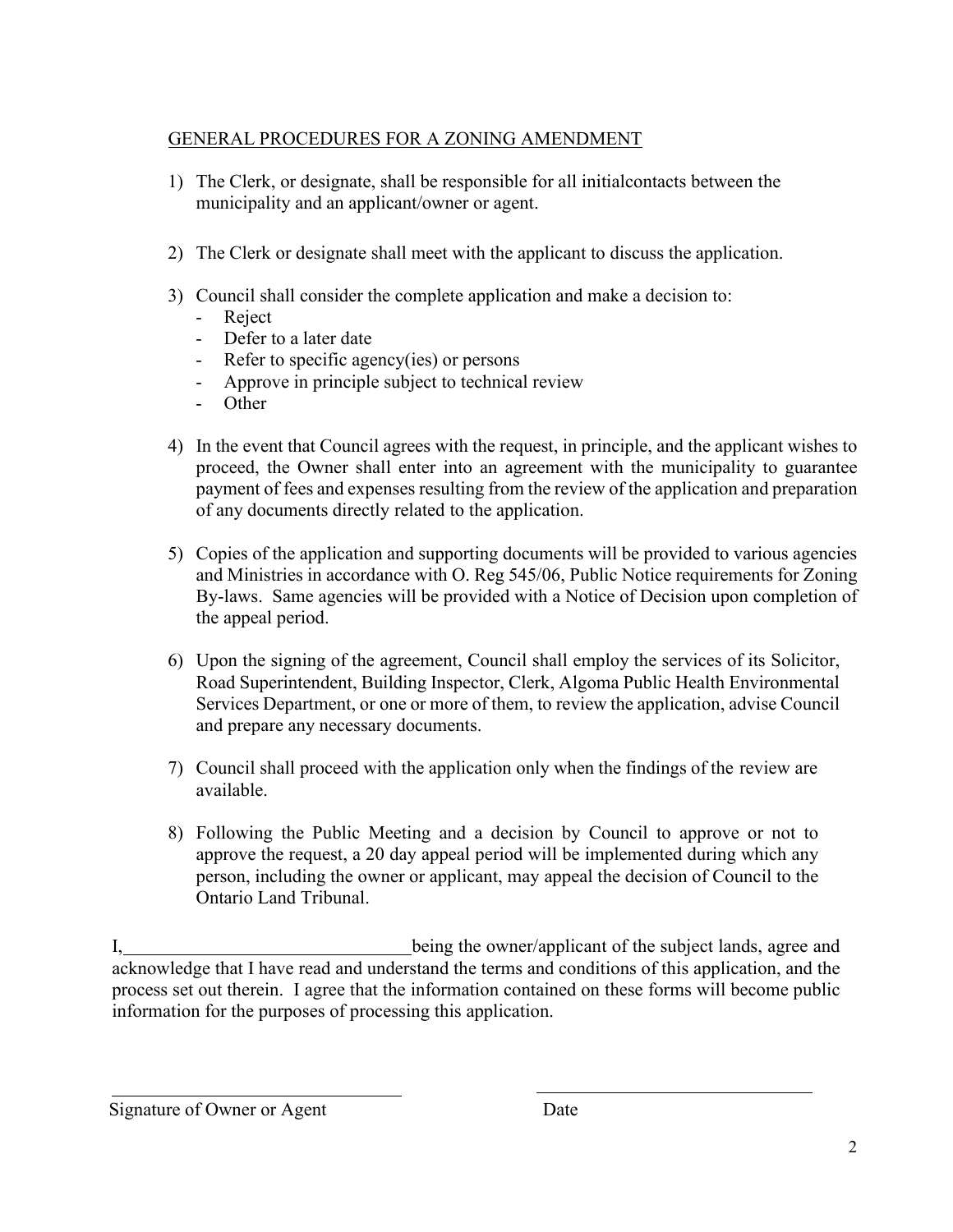## THE TOWNSHIP OF TARBUTT

#### APPLICATION TO AMEND THE ZONING BY-LAW

This application is submitted to request a property specific change to the use of a parcel of land within The Township of Tarbutt, or for a change to the zone standards. I/WE certify that, to the best of my/our knowledge and belief, the particulars given in the following application and accompanying plans are correct. In accordance with the provisions of The *Planning Act*, I/We apply for the change of zoning described in this Application. In addition to the fee payable upon the filing of this Application, I/WE hereby undertake and agree to reimburse The Township of Tarbutt for all reasonable expenses, fees or charges incurred in the processing of this Application.

#### 1. APPLICANT:

| Name                                                                                                             | Phone No.   |
|------------------------------------------------------------------------------------------------------------------|-------------|
| <b>Mailing Address</b>                                                                                           | Postal Code |
| Registered Owner's Authorization:<br>I/WE, the owner(s) of the subject property, hereby endorse the application. |             |
| OWNER(S)                                                                                                         |             |
| Name                                                                                                             | Phone No.   |
| Address                                                                                                          | Postal Code |
| E-mail Address                                                                                                   |             |
| Owner's Signature                                                                                                | Date        |
| 2. AGENT (IF APPLICABLE)                                                                                         |             |
| Name                                                                                                             | Phone No.   |
| Address                                                                                                          | Postal Code |
| E-Mail address                                                                                                   |             |
|                                                                                                                  |             |

Title / Relationship to Property Owner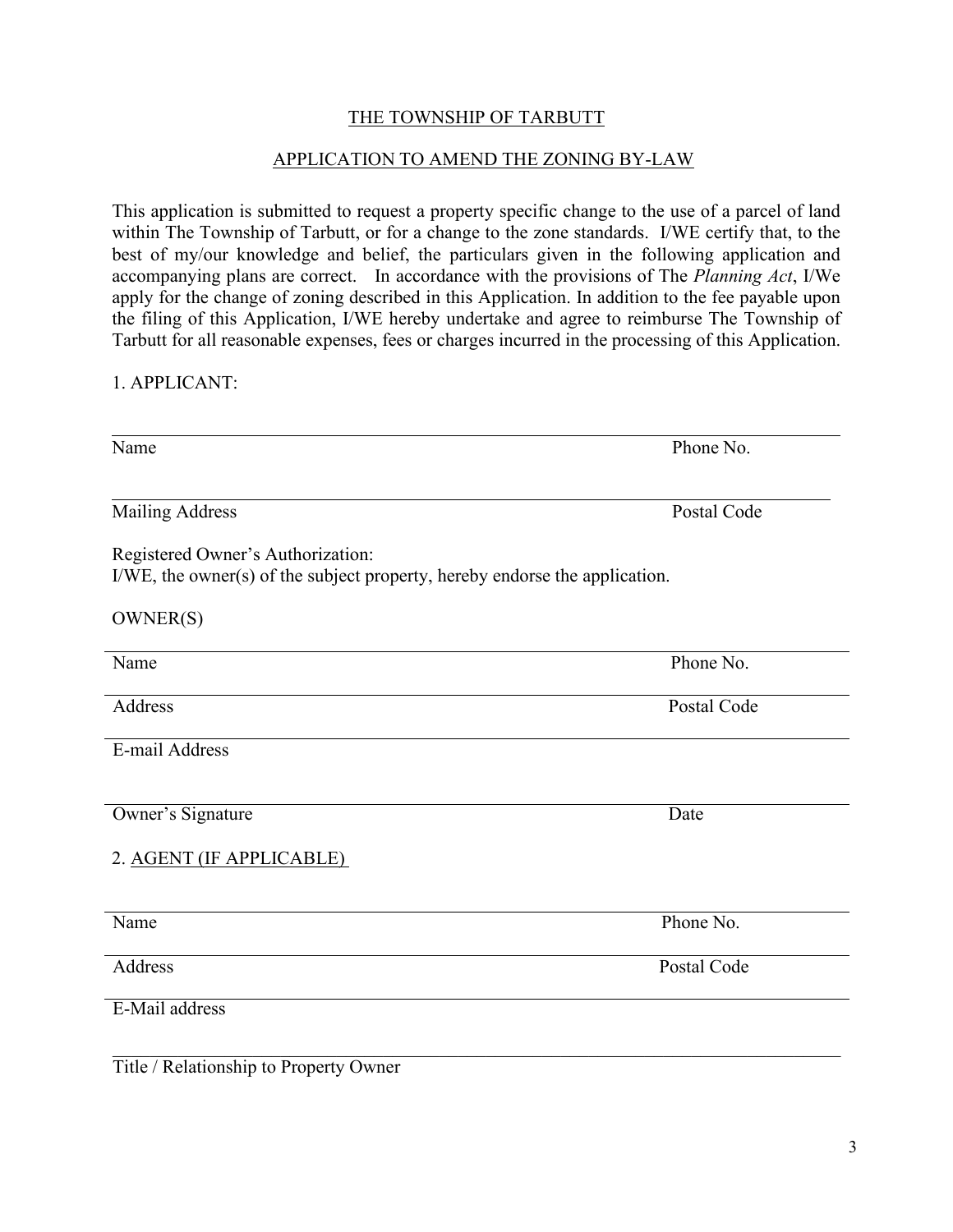# 3. LOCATION AND DESCRIPTION OF THE LAND

| Lot and Concession No.                                                                          |  |  |
|-------------------------------------------------------------------------------------------------|--|--|
| Municipal or Civic Address                                                                      |  |  |
| Registered Plan No.<br>Lot No.                                                                  |  |  |
| 4. REQUESTED CHANGE IN ZONING AND AMENDMENT TO THE OFFICIAL PLAN.                               |  |  |
|                                                                                                 |  |  |
| (b) What is the change being sought and the reason? Explain in detail.                          |  |  |
|                                                                                                 |  |  |
|                                                                                                 |  |  |
| (c) Is an amendment to the Official Plan required? Yes___________________________               |  |  |
| If "YES", describe fully the Section, the required change to the Official Plan, and the reason. |  |  |
|                                                                                                 |  |  |
| 5. LAND USE                                                                                     |  |  |
| (a) Current use of the land<br>(shoreline residential, vacant, farmland, commercial, etc.)      |  |  |
| (b) Proposed change to use of the lands and/or buildings:                                       |  |  |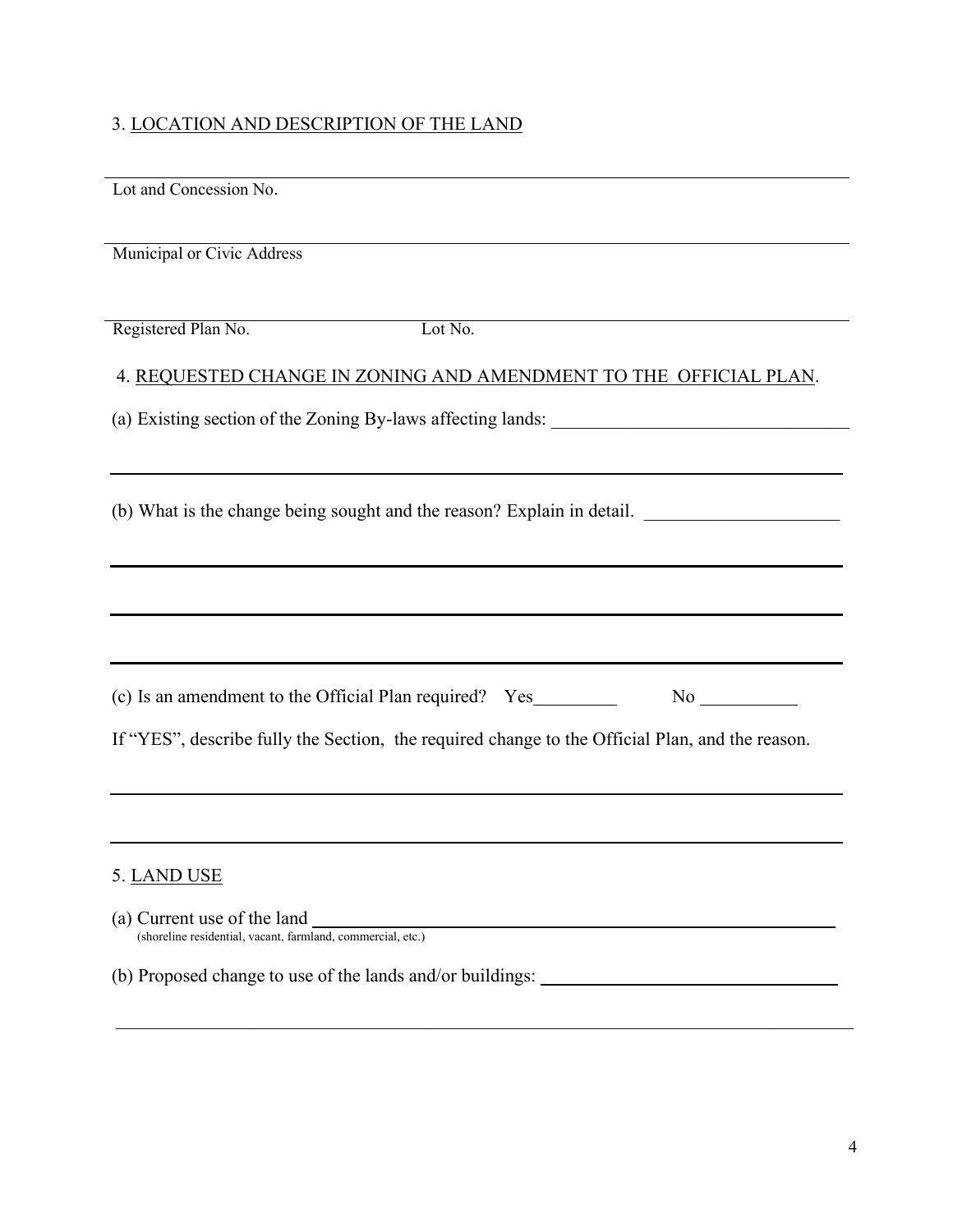# 6. REASONS FOR REQUESTING AMENDMENT (Complete as fully as possible.)

## 7. SUPPORTING INFORMATION TO BE ATTACHED TO THIS APPLICATION 8 copies

(a) Sketch, illustration or survey plan showing:

- Applicant/Owner's total holding in the area (entire parcel)
- Land(s) which are the subject of the proposed amendment
- The location, size and use of all existing building or structures on the subject lands and on immediately adjacent properties

(b) Site Plan Showing (see page 6 for sample site plan)

- Proposed buildings or structures together with height, size, setbacks and exterior design
- Ingress/egress, parking, unloading and driveway areas
- Landscaping, including fencing and buffers.
- (c) The applicant is requested to submit any further information which they feel may affect the proposal or support this application.

8. If the application is approved by Council, and the Ontario Land Tribunal where applicable, by what date will the owner:

(a) Commence use of the lands and/or structures for the purpose outlined in the application?

(b) Complete construction (if a building is proposed)?

Information collected on this form is collected in accordance with the Municipal Freedom of Information and Protection of Privacy Act, and will be used only for the purposes for which it is intended, being any requirements under the Municipal Act or the Planning Act and its statutes.

| FOR OFFICIAL USE ONLY |                      |
|-----------------------|----------------------|
| Date Received:        | Application No: ZA - |
| Previous Application: | Checked by:          |